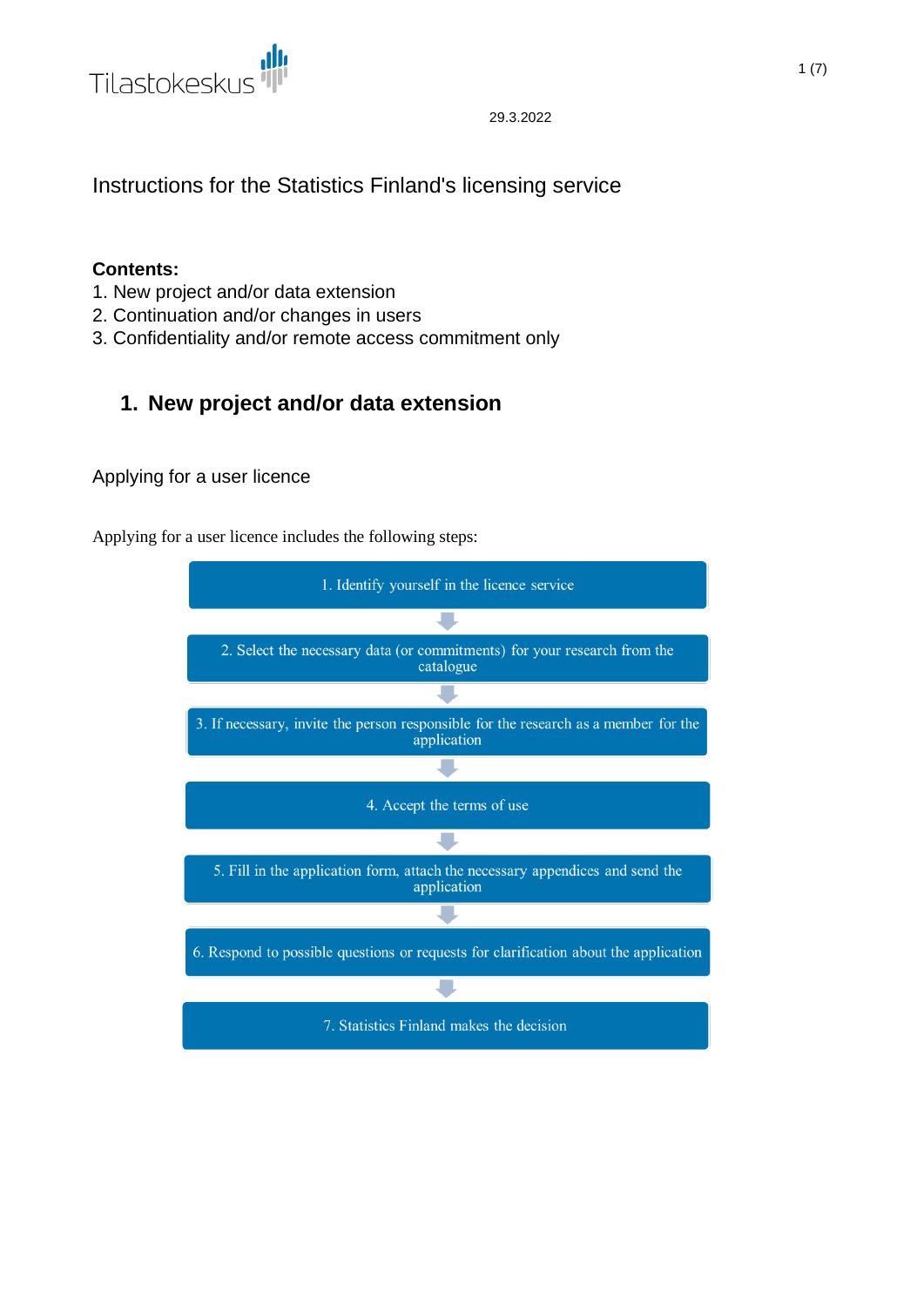

# **Identification**

User licences are applied for using Statistics Finland's licence service [\(https://lupa.stat.fi/\)](https://lupa.stat.fi/).



The identification for the licence service is done either via Haka, Suomi.fi, EduGAIN or Virtu/State Treasury identification service. After the first login, you must always use the same identification method. Please note that not all browsers support all identification methods.

You can also browse the research data catalogue without identification by clicking on the Catalogue icon in the top left corner. However, you can submit your application only when logged in.

Once you have logged in, you can customise your settings by clicking on the icon in the top right corner displaying your username. In the settings, you can change the email address to which the licence service will send notifications. Other details are automatically retrieved during identification.

# **Catalogue**

All data files that can be applied for are shown in the catalogue. The data files are divided into data used in the FIONA remote access system, data released to your own organisation and microsimulation. Select the data files under the correct category, as some of the data (data on causes of death and service data) can be used both via remote access, or released to your own organisation, in which case they are found under both categories.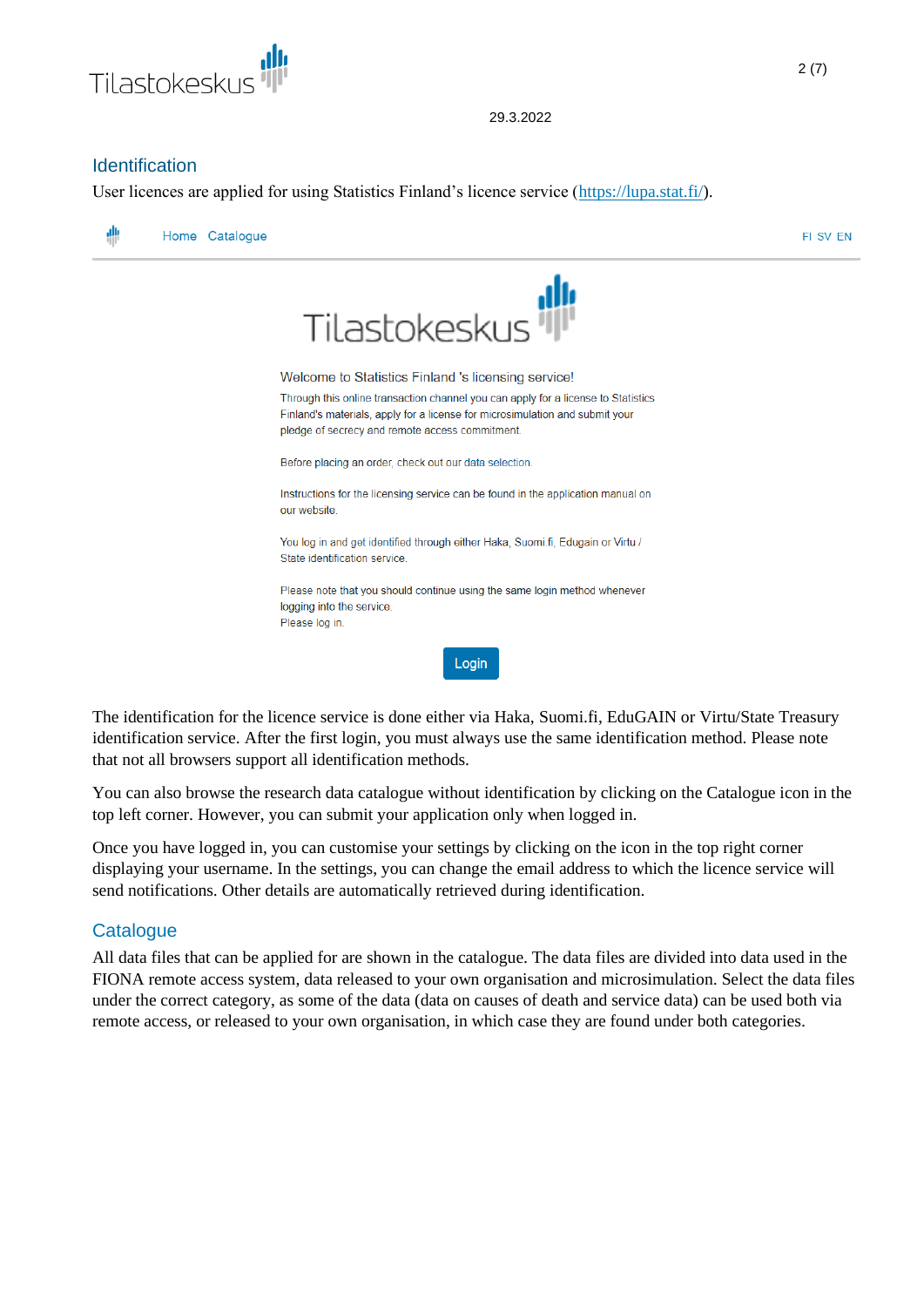

 $\mathbf{F}$  0 resources in the cart

#### Apply for access

| Search                                                                                                                                                      |
|-------------------------------------------------------------------------------------------------------------------------------------------------------------|
| Resource <b>个</b>                                                                                                                                           |
| $\sim$ Commitments<br>Confidentiality and Remote Access commitments                                                                                         |
| $\lambda$ FIONA<br>Data that has to be used over the FIONA remote access system                                                                             |
| $\land$ Ready-made<br>Ready-made research data modules that have compiled by Research Services                                                              |
| $\vee$ CONTINUOUS<br>The researcher can have access to ready-made modules and their future updates as long as the license is valid.                         |
| $\land$ ONE-TIME<br>The researcher will have access to the versions of the data modules of the time of delivery (+1 year). The modules will not be updated. |
| $\times$ EDUC<br><b>Education data modules</b>                                                                                                              |

Ready-made data are divided into continuous and not continuous (one-time). Not continuous data means data for which a project has a licence for a year. After a year, the licence becomes invalid, and the project must copy the data on the W drive if they wish to continue using the data. Continuous ready-made data are updated every year or more frequently depending on the data, and an annual fee is charged for their use. For more information on ready-made data subject to a one-time charge and continuous data can be found at [https://www.stat.fi/tup/mikroaineistot/aineistojen-ja-palveluiden-hinnat\\_en.html.](https://www.stat.fi/tup/mikroaineistot/aineistojen-ja-palveluiden-hinnat_en.html)

Add all the data that are being applied for to the cart. Please note that you cannot use the same application for FIONA remote access data, data to be released to your own organisation or commitments.

The Catalogue also includes the Commitments category under which you can find all confidentiality and remote access commitment forms. Commitments are applied for using a separate application form, so if you add both data and commitments to the cart, you will have to fill in separate applications for them.

If a member of your research group has not already submitted a necessary commitment, they will have to login to the licence service themselves, add the commitment to the cart and fill in the commitment as instructed.

Once all data files that are being applied for are added to the cart, click on the Apply button in the cart at the top of the page. The application form will open.

| $\mathbf{F}$ 4 resources in the cart<br><b>Pledge of Secracy</b>   | <b>Remove from cart</b><br><b>Apply</b>           |
|--------------------------------------------------------------------|---------------------------------------------------|
| FIONA_Färdigtmaterial_EDUC_Högskolors studentregister (EDUC_VIRTA) | <b>Remove from cart</b>                           |
| FIONA_Ready-made_EDUC_Degree register (EDUC_TREK)                  | Remove from cart                                  |
|                                                                    | <b>Apply</b><br>Apply for 2 resources as a bundle |
| Remote Access Commitment                                           | Apply<br><b>Remove from cart</b>                  |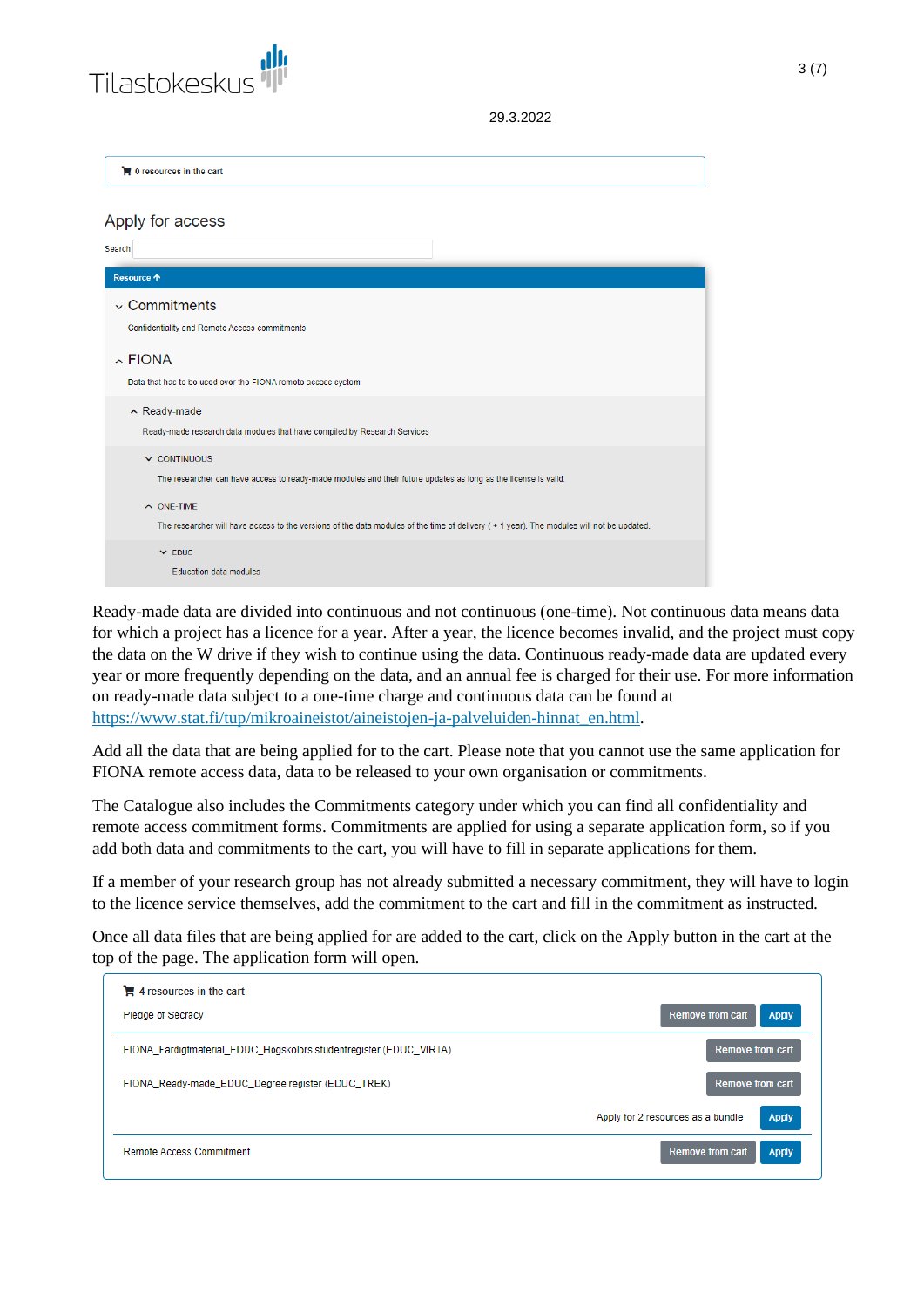

# Application form

You cannot modify the State section at top of the application form, as it is automatically updated later.

| <b>State</b>                |                  |          |          |
|-----------------------------|------------------|----------|----------|
| $\blacktriangleright$ Apply |                  | Approval | Approved |
| Application                 | 2022/74          |          |          |
| Title                       |                  |          |          |
| State                       | <b>Draft</b>     |          |          |
| Latest activity             | 2022-03-29 11:27 |          |          |

You start filling in the application form in the Applicants section.

Remember to save an unfinished application about every 15 minutes. The application is saved using the Actions section on the right-hand side of the page. Currently, the system logs out a user after a certain time limit, and the form is not saved automatically.

| <b>Actions</b>            |                         |              |
|---------------------------|-------------------------|--------------|
| Save as draft             | <b>Send application</b> | Delete draft |
| Copy as a new application | M PDF                   |              |

Fill in the application form carefully. After filling in all basic information, you will be asked to provide more detailed information about the data that you are applying for.

# **Applicants**

The person responsible for the application must always be invited as a member of the application if the person is not the one filling in the application. Invited person can only accept the terms of use, the person can't edit the application. Submit the application only after the person responsible for the application has accepted the terms of use. You can save the application as a draft using the Save as draft button to wait for the responsible researcher to accept the terms of use.

When you write the email of the person you want to invite in the field, the person will receive an email from the licence service. The email contains a link via which the person can access the service in order to edit the application. The invited party needs to login to the system using their own identifiers.

# Resources

Check that all of the data and commitments you are applying for are correct. You can still remove or add resources at this stage. If you want to add something, just click on the field and select the resource from the drop-down menu, or enter a part of the name of the data or commitment in the field and select the one you want from the resources suggested. If you make changes to the resources, remember to click on the Change resources button at the end to save your changes.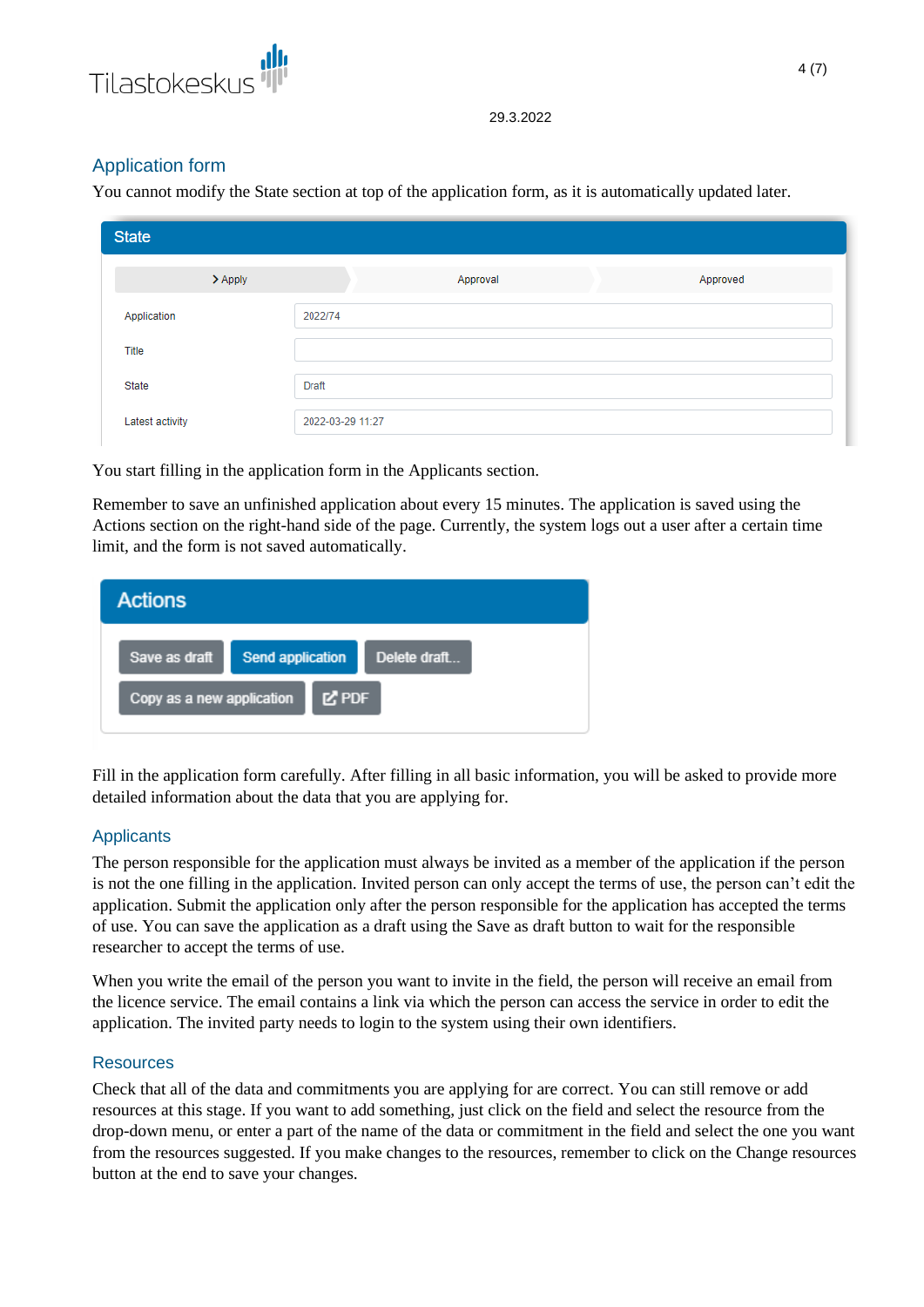

#### **Resources**

| FIONA Ready-made EDUC Degree register (EDUC TREK)                  |
|--------------------------------------------------------------------|
| FIONA Färdigtmaterial EDUC Högskolors studentregister (EDUC VIRTA) |
| Change resources                                                   |

## Terms of use

If the person filling in the application and the person responsible for the project are different people, they both must accept the terms of use. The person responsible for the project must also notify the research group of the terms of use and the rules of the Researcher Services. The terms of use are easy to save on your own computer by opening the link in a new tab and saving the file in PDF format.



# Licence applicant's details

Enter the information of the researcher in charge of the project.

### Invoicing details

As for invoicing details, the applicant can choose the invoice payer from three options.

Applicant/applicant's organisation – address data the same as above:

- Enter the OVT code starting with 0037 in the field Online invoicing address.
- Enter the operator code of the online invoice using either the operator's name or code.
- Enter the identifier you want to be displayed on the invoice in the field Own reference (max. 35 characters).
- In case of a foreign customer, enter the VAT code of the foreign invoicing customer (if the organisation code has not already been entered in the application).

Applicant/applicant's organisation – address data different from above:

- Enter the address details for the invoice in the fields Postal address, Postal code and Post office.
- Other fields as above.

## Other payer:

- Enter the name of the invoiced customer organisation in the field Invoicing organisation.
- Other fields as above.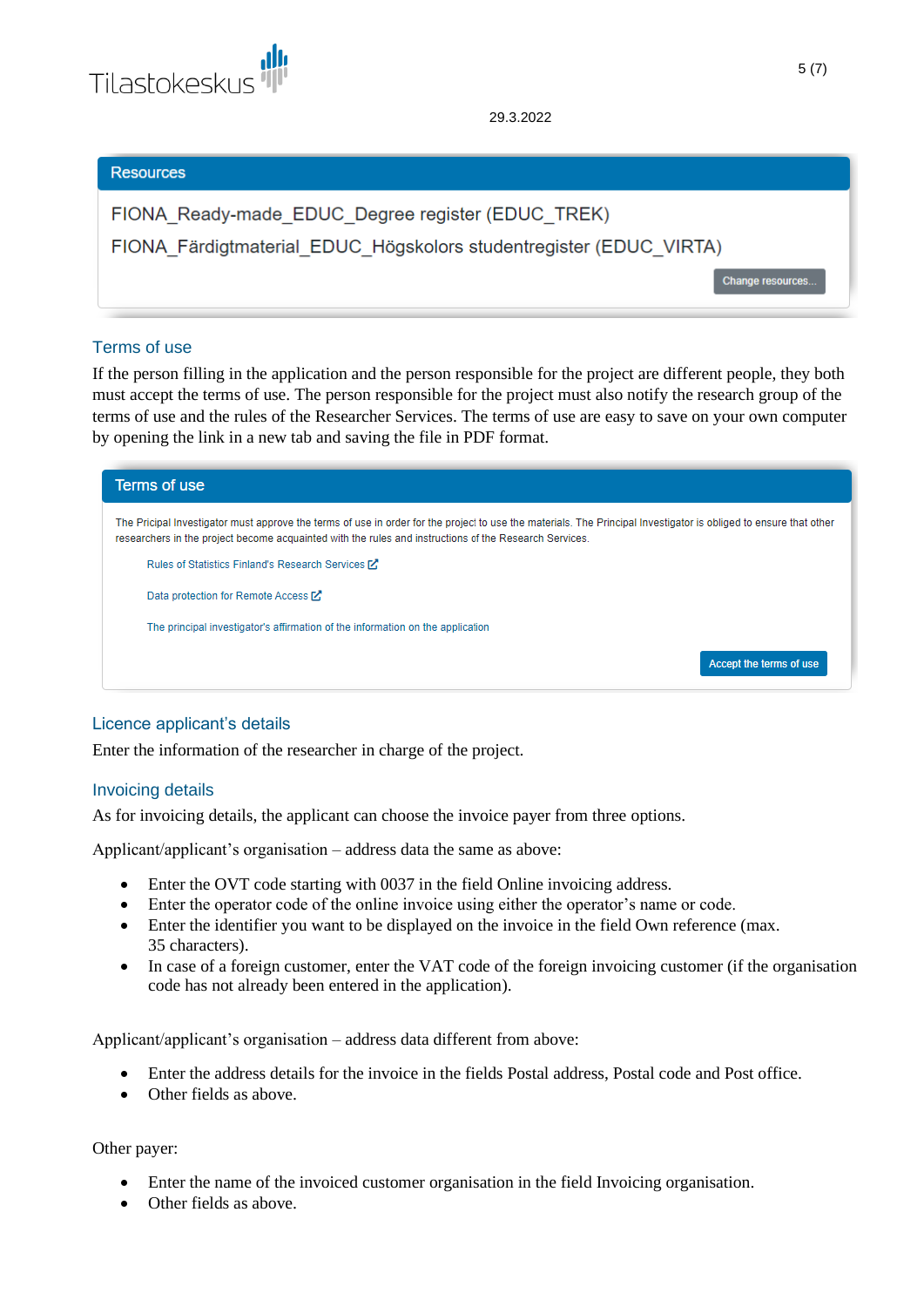

## Names of persons who will be processing the data

Enter here the details of everyone who will be processing the licensed data. The email address and phone number have to be the ones the person uses to log in to FIONA remote access system. If the person is not using FIONA remote access system, you do not have to enter the email address and phone number.

Everyone using the data file/s must submit a pledge of secrecy if such a pledge has not been submitted before. The pledge of secrecy is found in the Catalogue.

## Data files from other actors

Enter all those organisations and data with which Statistics Finland's data files are combined in the project. The data files must be notified for both remotely accessed data and the data that are released to your own organisation. Licences must be delivered to Statistics Finland for all those data of other organisations that will be used in the FIONA remote access system with the project's other data. If you have not yet got a licence for external data files, record this in the field The licence expires. If the licence for external data is granted after submitting the application, the licence must be sent by email to [tutkijapalvelut@stat.fi.](mailto:tutkijapalvelut@stat.fi) The email must include the U code of the project.

As for the data released to your own organisation, researchers should ensure that all licences are valid. In case of released data, you must submit the licence to Statistics Finland from only the organisation that delivers a possible personal identity code list for data selection.

Do not send personal identifiers/personal identity code lists as appendices to the application. The person processing the application gives instructions on how to submit personal identifiers and your own data once the licence has been accepted.

# Sending the application

Once all information is entered, click on the button Send application under the Actions section on the side of the application form.

Statistics Finland will add a U code to the application once it has reviewed the application and moved it to the queue to wait for processing.

**State**  $\blacktriangleright$  Apply Approval Approved

You can follow the processing of your application in the State section below.

You receive an automatic email from the licence service once the state of your application changes to Approval or Approved.

### Questions and complementary requests

Statistics Finland can ask you to complement your application or request for clarifications related to the application. If any complements are required, you receive an email with a link to the licence service. Complement your application in the licence service. Once this is done, submit the application again by clicking on the button Send application under the Actions section on the side of the application form.

# Statistics Finland makes the decision

Once Statistics Finland has made the decision, you will be notified of this by email. The state of the application in the licence service is changed to either Approved or Rejected. You will receive the decision in a separate email sent by the person who has processed your application.